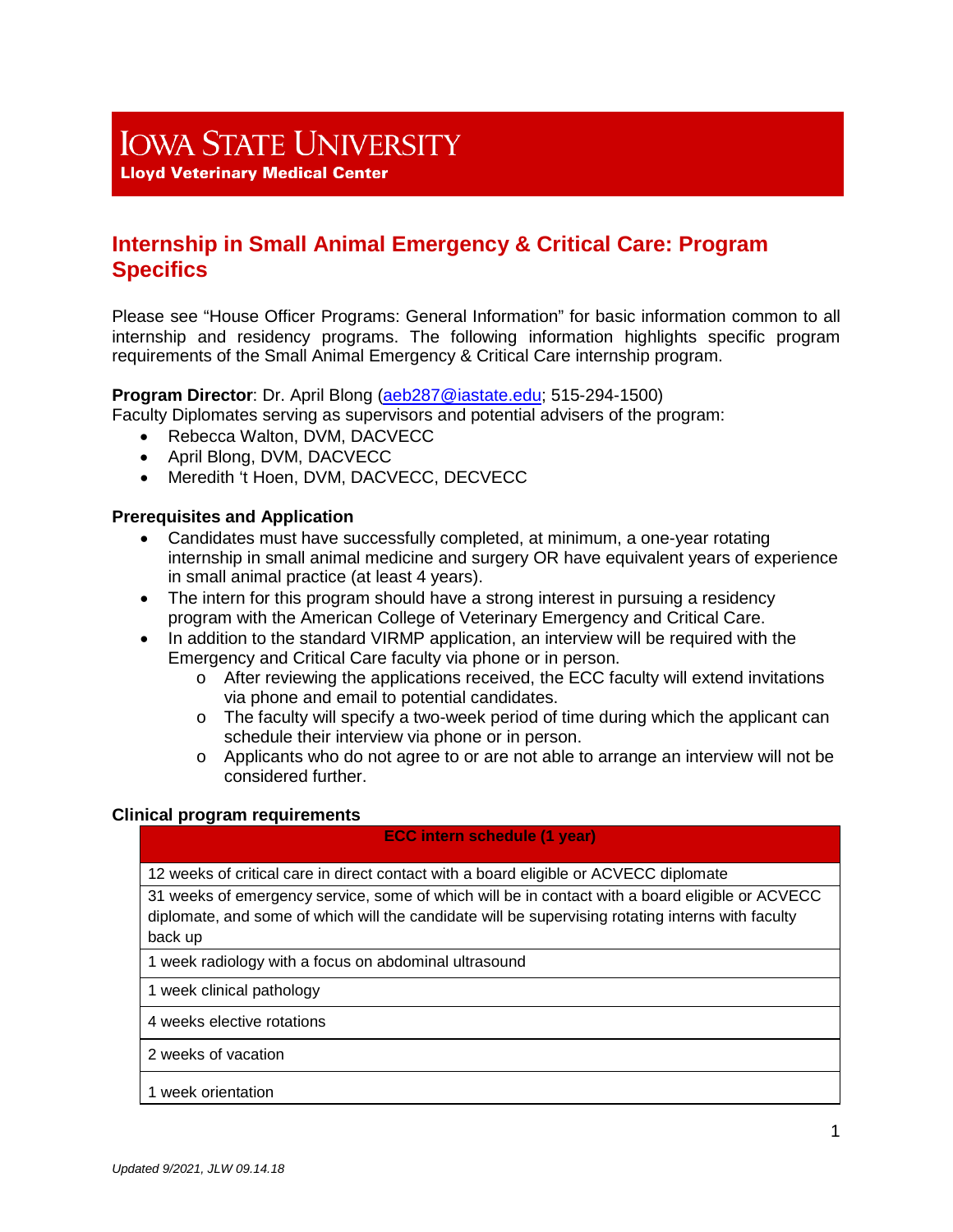• \*\*The intern should expect to work at least 50% (but not more than 80%) of weekends and holidays, as well as some overnight work (less than 25%).\*\*

| <b>Rounds type</b>                  | <b>Frequency</b> | <b>Day/Time</b>               | <b>Commitment</b> |  |
|-------------------------------------|------------------|-------------------------------|-------------------|--|
| <b>HO Seminar/Case Presentation</b> | Weekly           | Thursdays @ 8am               | Required          |  |
| <b>SA Intern Rounds</b>             | Weekly           | Mondays @ 8am                 | Recommended       |  |
| <b>ECC Resident Topic Rounds</b>    | $1-2x$           |                               | Required          |  |
|                                     | weekly           |                               |                   |  |
| Radiology-Pathology (RadPath)       | Monthly          | 4 <sup>th</sup> Tuesday @ 8am | Optional          |  |
| <b>Rounds</b>                       |                  |                               |                   |  |
| Morbidity & Mortality Rounds        | Monthly          | 2 <sup>nd</sup> Tuesday @ 8am | Optional          |  |
| <b>ECG Rounds</b>                   | Monthly          | 4 <sup>th</sup> Weds @ 8am    | Recommended       |  |
| <b>SAIM Book Club</b>               | Weekly           | Fridays @ 9am                 | Optional          |  |
| <b>Student Grand Rounds</b>         | Weekly           | Fridays @ 8am                 | Optional          |  |

#### **Seminar/Rounds requirements**

- **ECC Service rounds** are composed of weekly (50 wks/year) resident topic rounds. The topic of these rounds will rotate on a three year schedule in proportion to the expected representation on the ACVECC certifying exam. Categories include but are not limited to: cardiovascular, respiratory, renal/urinary, endocrine, gastrointestinal, hepatobiliary, neurology/special senses, reproductive, musculoskeletal, immunologic/hemolymphatics, integument, sepsis/SIRS/MODS, shock/ischemia/CPR, coagulation/transfusion medicine, acid-base/fluid, anesthesia/analgesia, nutrition and environmental and toxicities. Focus in each category will include physiology, pathophysiology, diagnostics, monitoring and interventions.
- During approximately 75% of the year, there will be a second weekly rounds session that rotates between: **ECC literature review, ECC journal club, ECC clinical correlates, ventilator lab, and mock exam.**
	- o ECC literature review will involve each service member being assigned one or more ACVECC required/recommended journals and presenting a brief summary of relevant literature from that source.
	- $\circ$  ECC journal club will be assigned to service members on a rotating basis. The presenter for that session will provide an in-depth review and critical evaluation of a single prominent ECC related journal article. They will also lead group discussion.
	- o ECC clinical correlates will be assigned to service members on a rotating basis. The presenter for that session will provide an in-depth case review/summary for a single complex or difficult case from the ICU. They will also perform a relevant literature search and present current literature regarding some aspect of the case and lead a group discussion relevant to the case.
	- o Ventilator lab will involve all service members. Skills practiced/discussed will include ventilator set-up, waveform analysis, and trouble shooting. This may be hands-on dry lab, didactic, or case-based in nature.
	- o Mock exam sessions will involve each service member preparing a small set of questions (typically 4-5 multiple choice or short answer questions) regarding a set of assigned topics from recent resident rounds content. Exam questions are expected to be high-quality and meet format and criteria requirements set forth by ACVECC for candidate-submitted certifying exam questions. A minimum of two references from the ACVECC approved knowledge base list (one if it is a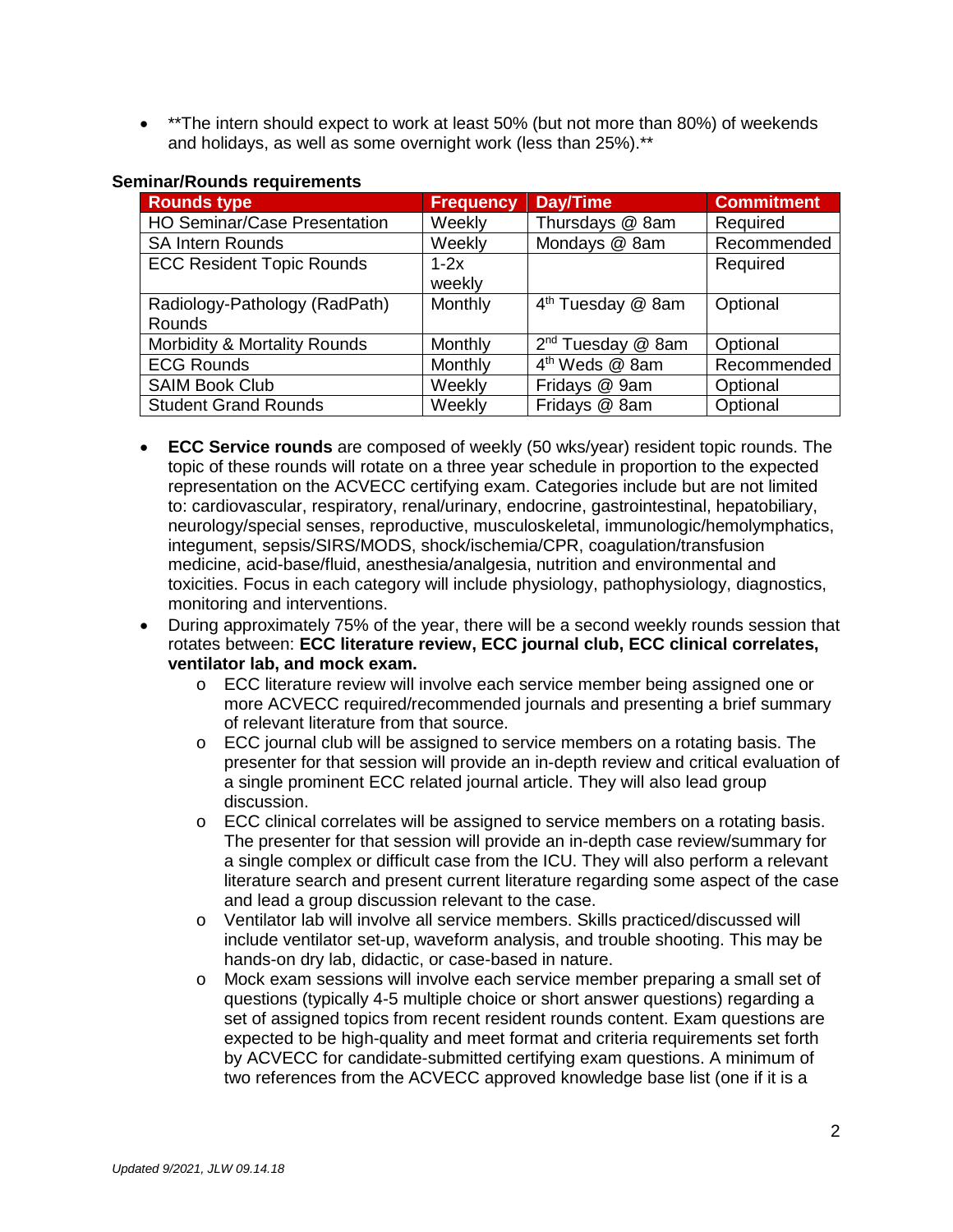question relating to a specific journal article) are required to support each question.

# **Scholarship and teaching requirements**

- Teaching and presentation requirements
	- o The intern will participate in the instruction of clinical students. Participation in CVM student laboratories will be assigned.
	- o The intern will present 2 lectures per year in ECC resident topic rounds. This lecture will be on a single topic at a level appropriate for presentation fellow ACVECC residents and diplomats.
	- $\circ$  The intern will be the primary presenter during 2 ECC journal club rounds sessions and 2 ECC morbidity and mortality rounds sessions per year.
	- o The intern will be responsible for preparing questions, as per ACVECC guidelines, on assigned topics for mock exam sessions.
	- o The intern must complete ACVECC training benchmarks for review by their advisor by December 20<sup>th</sup> and June 20<sup>th</sup>.
	- o The intern is encouraged to attend and participate in continuing education meetings sponsored by the CVM or by local and regional veterinary organization.
	- o The intern is encouraged to apply for specialty training in their area of greatest interest through the VMRIP matching program in the fall.
- Research requirements
	- $\circ$  The intern is expected to participate in clinical research. The faculty have projects the intern may be a part of, or if they wish they can formulate and pursue their own project. Preparing and submitting a manuscript for publication is strongly encouraged, but not required.

# **Other program specifics that differ from ISU-CVM "House Officer Programs: General Information"**

- Any elective external rotations must be approved by the intern advisor a minimum of 4-8 weeks prior to the scheduled elective time.
	- $\circ$  Within two weeks of returning, the intern must submit a case log (including their role/involvement with each case), written evaluation of the experience, and the supervising specialist must submit a written evaluation of the intern
	- o Failure to provide any of the above documentation may result in the time NOT counting towards the necessary 52 weeks of training that are required to complete the internship.
- Interns will be evaluated quarterly by their adviser.
	- $\circ$  The first critique may be provided within 30-60 days of starting, thereafter, critiques will be provided at least every 4 months.
	- o As part of a quarterly review, ECC interns will complete the following Self-Evaluation Form:

# **ECC Intern Self-Evaluation Form**

The ECC Intern is to complete all areas (except faculty feedback sections) of this evaluation and submit it to their faculty advisor at least one week before their scheduled evaluation. At the evaluation, the Intern's progress will be discussed and feedback given.

Clinical skills:

• Please describe areas of clinical case management in which you feel you excel: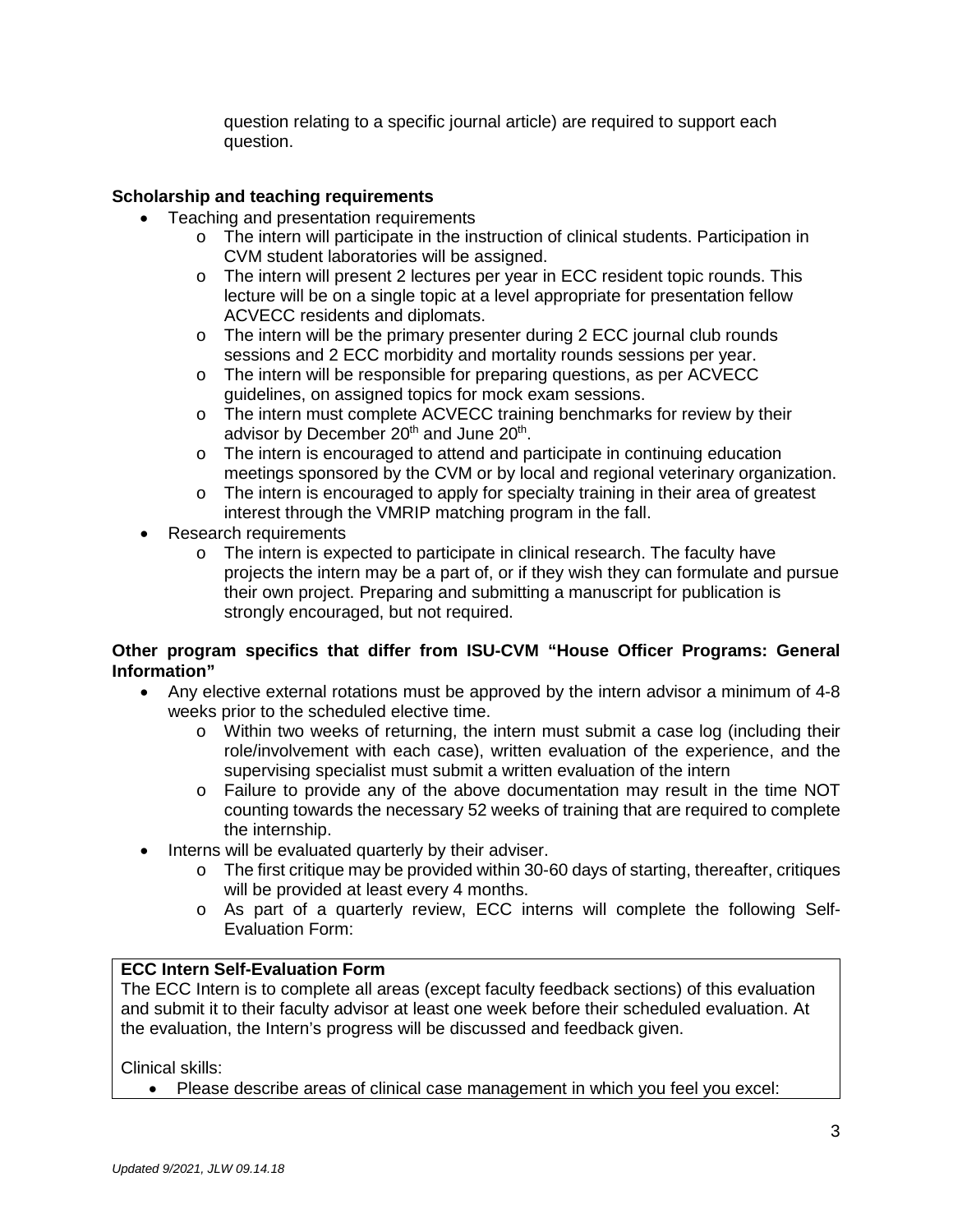| $\bullet$ |                                                                                    | Please describe areas of clinical case management in which you feel you could<br>improve; include goals/plans on how to improve these areas: |                |                |                           |                          |                |
|-----------|------------------------------------------------------------------------------------|----------------------------------------------------------------------------------------------------------------------------------------------|----------------|----------------|---------------------------|--------------------------|----------------|
| ٠         | Please describe ways in which the ECC faculty can help you to achieve these goals: |                                                                                                                                              |                |                |                           |                          |                |
| $\bullet$ | Faculty feedback of ECC Intern's clinical case management skills:                  |                                                                                                                                              |                |                |                           |                          |                |
|           |                                                                                    | (1 is poor or almost never, 3 is average, 5 is outstanding or almost always)                                                                 |                |                |                           |                          |                |
|           | $\circ$                                                                            | Ability to manage basic emergency cases                                                                                                      |                | $\overline{2}$ | 3                         | 4                        | 5              |
|           | O                                                                                  | Ability to manage complex emergency cases                                                                                                    |                | $\overline{2}$ | $\ensuremath{\mathsf{3}}$ | $\overline{4}$           | $\overline{5}$ |
|           | O                                                                                  | Ability to manage basic critical care cases                                                                                                  | 1              | $\overline{2}$ |                           | $\overline{4}$           | 5              |
|           | O                                                                                  | Ability to manage complex critical care cases                                                                                                | 1              | $\overline{2}$ | $\frac{3}{3}$             | $\overline{4}$           | 5              |
|           | O                                                                                  | Does the Intern ask for faculty assistance when indicated                                                                                    | $\mathbf{1}$   | $\overline{2}$ | $\mathbf{3}$              | $\overline{4}$           | 5              |
|           | O                                                                                  | Intern's attention to detail on case management                                                                                              | 1              | 2 <sup>1</sup> | 3                         | $\overline{4}$           | 5              |
|           | O                                                                                  | Does Intern demonstrate compassionate care for patients                                                                                      | $\overline{1}$ | $\overline{2}$ | 3                         | $\overline{\mathcal{L}}$ | 5              |
|           | O                                                                                  | Comments:                                                                                                                                    |                |                |                           |                          |                |
|           |                                                                                    | Teaching/Communication skills:                                                                                                               |                |                |                           |                          |                |
|           |                                                                                    | Please describe ways and/or situations in which you feel you excel at teaching                                                               |                |                |                           |                          |                |
|           |                                                                                    | students; rotating Interns:                                                                                                                  |                |                |                           |                          |                |
| ٠         |                                                                                    | Please describe areas related to teaching students and rotating Interns in which you                                                         |                |                |                           |                          |                |
|           |                                                                                    | feel you could improve; include goals/plans on how to improve these areas:                                                                   |                |                |                           |                          |                |
| ٠         |                                                                                    | Please describe ways in which the ECC faculty can help you to achieve these goals:                                                           |                |                |                           |                          |                |
| ٠         |                                                                                    | Faculty feedback regarding ECC Intern's teaching of students and rotating Intners:                                                           |                |                |                           |                          |                |
| $\bullet$ |                                                                                    | Please describe ways/situations in which you feel you excel at communicating with                                                            |                |                |                           |                          |                |
|           |                                                                                    | staff; RDVM's; clients:                                                                                                                      |                |                |                           |                          |                |
| ٠         |                                                                                    | Please describe ways/situations in which you feel you could improve communicating                                                            |                |                |                           |                          |                |
|           |                                                                                    | with staff; RDVM's; clients: (include goals/plans on how to improve these areas)                                                             |                |                |                           |                          |                |
| ٠         |                                                                                    | Please describe ways in which the ECC faculty can help you achieve these goals:                                                              |                |                |                           |                          |                |
| $\bullet$ |                                                                                    | Faculty feedback of ECC Intern's communication:                                                                                              |                |                |                           |                          |                |
|           | O                                                                                  | Ability of the Intern to conduct student topic rounds                                                                                        | 1              | 2              | 3                         | 4                        | 5              |
|           | O                                                                                  | Ability of the Intern to discuss case presentations w/ students 1                                                                            |                |                | 2                         | 3                        | 4              |
|           |                                                                                    |                                                                                                                                              | 5              |                |                           |                          |                |
|           | O                                                                                  | Willingness of the Intern to teach students                                                                                                  | 1              | $\overline{2}$ | 3                         | 4                        | 5              |
|           | O                                                                                  | Intern's interaction skills with technical staff                                                                                             | 1              | $\overline{2}$ | $\ensuremath{\mathsf{3}}$ | $\overline{4}$           | 5              |
|           | O                                                                                  | Owner communication                                                                                                                          | 1              | $\overline{2}$ | $3 \quad 4$               |                          | 5              |
|           | O                                                                                  | RDVM communication                                                                                                                           | 1              | $\overline{2}$ | $\mathbf{3}$              | $\overline{4}$           | 5              |
|           | O                                                                                  | Ability of the Intern to guide rotating Interns                                                                                              | 1              | $\overline{2}$ | 3                         | $\overline{4}$           | 5              |
|           | Ability of the Intern to teach rotating Interns when impromptu learning<br>O       |                                                                                                                                              |                |                |                           |                          |                |
|           |                                                                                    | opportunities arise                                                                                                                          |                |                | $\overline{3}$            | 4                        | 5              |
|           | O                                                                                  | Ability of the Intern to give constructive criticism                                                                                         | $\mathbf{1}$   | $\frac{2}{2}$  | $\mathbf{3}$              | $\overline{4}$           | 5              |
|           | O                                                                                  | Ability of the Intern to receive constructive criticism                                                                                      | $\mathbf{1}$   | $\mathcal{P}$  | 3                         | $\overline{\mathbf{4}}$  | 5              |
|           | $\circ$                                                                            | Comments:                                                                                                                                    |                |                |                           |                          |                |
|           |                                                                                    | Research/presentation skills:                                                                                                                |                |                |                           |                          |                |
| $\bullet$ |                                                                                    | Please list any presentations that you have prepared and given since the last                                                                |                |                |                           |                          |                |
|           | evaluation:                                                                        |                                                                                                                                              |                |                |                           |                          |                |
|           |                                                                                    | Please list any research activity that you have performed since the last evaluation:                                                         |                |                |                           |                          |                |
|           |                                                                                    | Please describe areas related to research and presentations in which you feel you                                                            |                |                |                           |                          |                |
|           | excel:                                                                             |                                                                                                                                              |                |                |                           |                          |                |
|           |                                                                                    | Please describe areas related to research and presentations in which you feel you                                                            |                |                |                           |                          |                |
|           |                                                                                    | could improve; include goals/plans on how to improve these areas:                                                                            |                |                |                           |                          |                |
|           |                                                                                    | Faculty feedback of ECC Intern's presentation skills and research activity:                                                                  |                |                |                           |                          |                |
|           | $\circ$                                                                            | Intern presentation skills                                                                                                                   | 1              | 2              | 3                         | 4                        | 5              |
|           | $\circ$                                                                            | Interns preparedness for ECC rounds                                                                                                          | 1              | $\overline{2}$ | 3                         | $\overline{4}$           | 5              |
|           |                                                                                    |                                                                                                                                              |                |                |                           |                          |                |